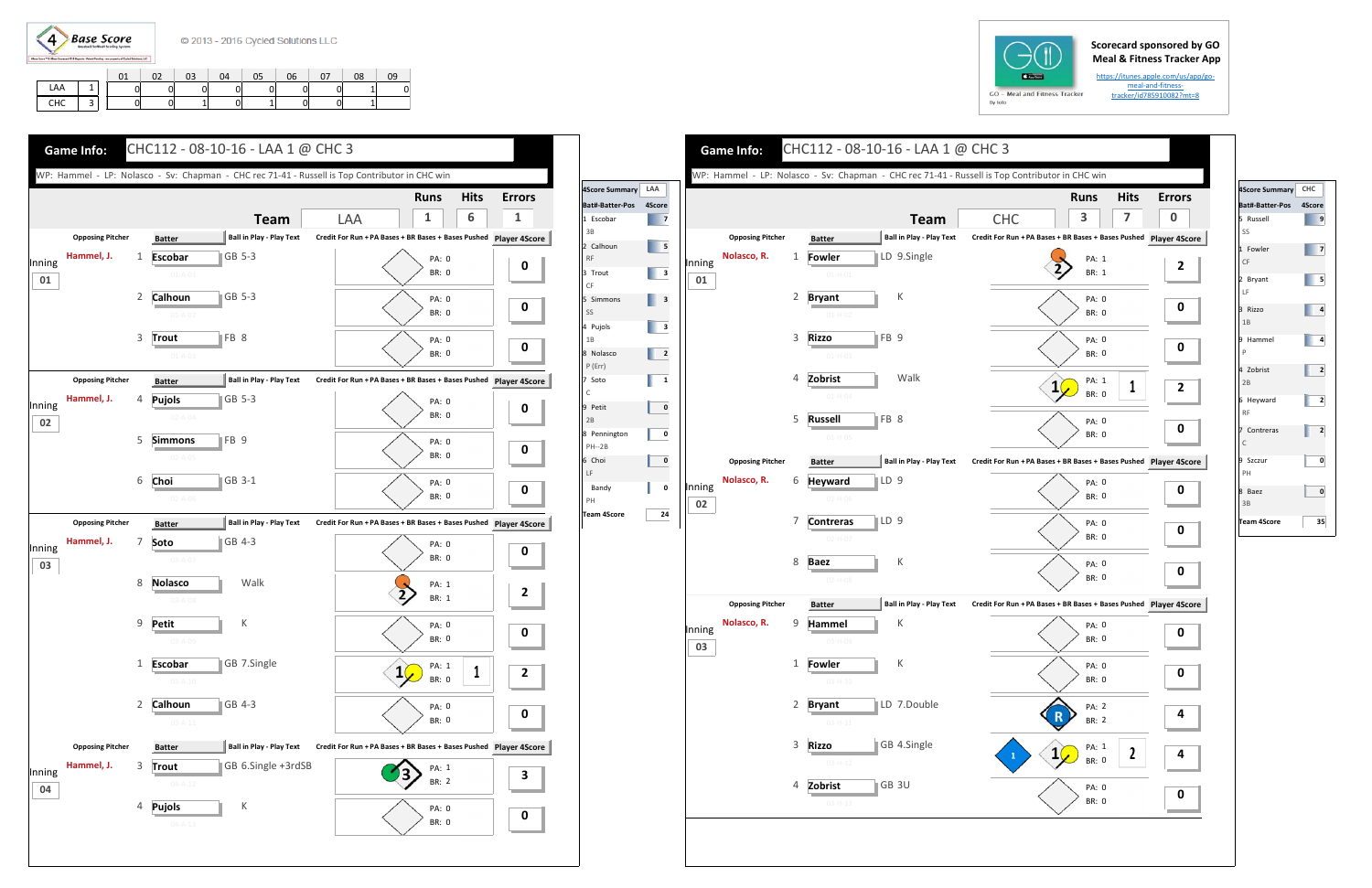**Base Score**  $\left( 4\right)$ 

## **Scorecard sponsored by GO Meal & Fitness Tracker App**

https://itunes.apple.com/us/app/gomeal-and-fitnesstracker/id785910082?mt=8

|            |  |  | 03 | 04 | 05 | 06 | 07 L | 08 | 09 |
|------------|--|--|----|----|----|----|------|----|----|
| LAA        |  |  |    |    |    |    |      |    |    |
| <b>CHC</b> |  |  |    |    |    |    |      |    |    |

|              | <b>Opposing Pitcher</b> |   | <b>Batter</b>                     | Ball in Play - Play Text        | Credit For Run + PA Bases + BR Bases + Bases Pushed Player 4S    |   |
|--------------|-------------------------|---|-----------------------------------|---------------------------------|------------------------------------------------------------------|---|
| Inning<br>04 | Nolasco, R.             | 5 | <b>Russell</b><br>$04 - H - 14$   | GB 1-3                          | PA: 0<br><b>BR: 0</b>                                            | 0 |
|              |                         | 6 | <b>Heyward</b><br>$04 - H - 15$   | GB 3U                           | PA: 0<br><b>BR: 0</b>                                            | 0 |
|              |                         | 7 | <b>Contreras</b><br>$04 - H - 16$ | FB <sub>9</sub>                 | <b>PA: 0</b><br><b>BR: 0</b>                                     | 0 |
|              | <b>Opposing Pitcher</b> |   | <b>Batter</b>                     | <b>Ball in Play - Play Text</b> | Credit For Run + PA Bases + BR Bases + Bases Pushed Player 4S    |   |
| Inning<br>05 | Nolasco, R.             | 8 | <b>Baez</b><br>$05-H-17$          | FB 8                            | PA: 0<br><b>BR: 0</b>                                            | 0 |
|              |                         | 9 | Hammel<br>$05-H-18$               | LD 9.Single +2ndWP              | PA: 1<br>R<br><b>BR: 3</b>                                       | 4 |
|              |                         | 1 | <b>Fowler</b><br>$05-H-19$        | GB 7.Double                     | PA: 2<br>$\overline{\mathbf{c}}$<br>$\mathbf{1}$<br><b>BR: 0</b> | 5 |
|              |                         | 2 | <b>Bryant</b><br>$05-H-20$        | FB 8 ProdOut                    | PA: 0<br>1<br><b>BR: 0</b>                                       | 1 |
|              |                         | 3 | <b>Rizzo</b><br>$05 - H - 21$     | FB <sub>8</sub>                 | PA: 0<br><b>BR: 0</b>                                            | 0 |
|              | <b>Opposing Pitcher</b> |   | <b>Batter</b>                     | <b>Ball in Play - Play Text</b> | Credit For Run + PA Bases + BR Bases + Bases Pushed Player 4S    |   |
| Inning<br>06 | Nolasco, R.             | 4 | Zobrist<br>$06-H-22$              | GB 4-3                          | PA: 0<br><b>BR: 0</b>                                            | 0 |
|              |                         | 5 | <b>Russell</b><br>$06-H-23$       | К                               | PA: 0<br><b>BR: 0</b>                                            | 0 |
|              |                         | 6 | <b>Heyward</b><br>$06 - H - 24$   | GB 1-Err                        | PA: 1<br><b>BR: 1</b>                                            | 2 |
|              |                         | 7 | <b>Contreras</b><br>$06 - H - 25$ | GB 4.Single                     | PA: 1<br>1<br>BR: 0                                              | 2 |
|              |                         | 8 | <b>Baez</b><br>$06-H-26$          | К                               | PA: 0<br>BR: 0                                                   | 0 |
|              | <b>Opposing Pitcher</b> |   | <b>Batter</b>                     | <b>Ball in Play - Play Text</b> | Credit For Run + PA Bases + BR Bases + Bases Pushed Player 4S    |   |
| Inning<br>07 | Guerra, J.              | 9 | <b>Szczur</b><br>$07 - H - 27$    | LD <sub>9</sub>                 | PA: 0<br>BR: 0                                                   | 0 |
|              |                         | 1 | <b>Fowler</b>                     | GB 6-3                          | PA: 0                                                            | 0 |
|              |                         |   | $07-H-28$                         |                                 | BR: 0                                                            |   |



## **GO** - Meal and Fitness Tracker